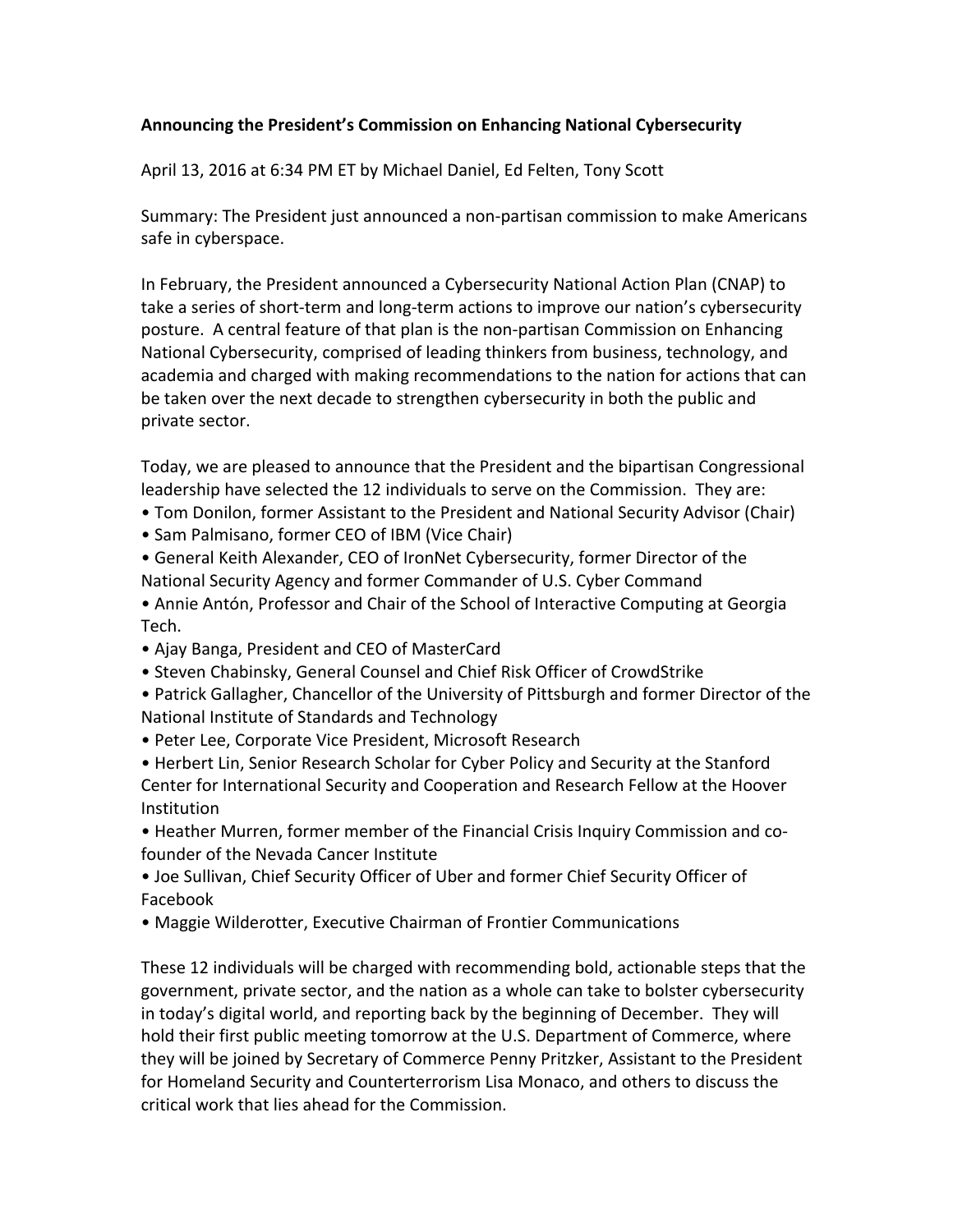From the beginning of his Administration, the President has made it clear that cybersecurity is one of the most important challenges we face as a Nation. For more than seven years, we have acted comprehensively to make progress towards three goals:

-- Raise the level of cybersecurity in both the public and private sectors.

-- Deter, disrupt, and interfere with malicious cyber activity aimed at the U.S. or its allies.

-- Respond effectively to and recover from cyber incidents.

Recent accomplishments in pursuit of these goals include the Cyber Threat Intelligence Integration Center (CTIIC) attaining initial operating capability; reaching an unprecedented set of commitments with China's President on cybersecurity; deploying strong authentication for 81 percent of accounts on federal systems; and implementing the Cybersecurity Act of 2015 to enhance cybersecurity information sharing and improve cyber-defense throughout the nation.

On February 9, the President directed us to implement a Cybersecurity National Action Plan (CNAP). Building off the foundation of work over the last seven years, this plan is aimed at both the Federal Government and broader digital ecosystem, and has both near-term and long-term components - things we can do right away and elements that will take several years to come to fruition. And it is intended to go after the underlying causes of our cybersecurity challenges, and not just the symptoms.

We know, however, that many of the things we need to do will take time and involve a wide variety of changes, both within government and across society. That is why, in conjunction with the CNAP, the President also signed an Executive Order establishing the Commission on Enhancing National Cybersecurity.

The Commission is tasked with making detailed recommendations on actions that can be taken over the next decade to enhance cybersecurity awareness and protections throughout the private sector and at all levels of Government, to protect privacy, to ensure public safety and economic and national security, and to empower Americans to take better control of their digital security.

To identify the individuals to take on this task, the President and his team consulted closely with leaders in the fields of national security, cybersecurity, business, technology, academia, and elsewhere. In addition, members of the bipartisan Congressional leadership each selected one individual to serve on the Commission, to ensure that there is broad support for the recommendations that are ultimately delivered to the nation. We congratulate the Commissioners on their appointments and